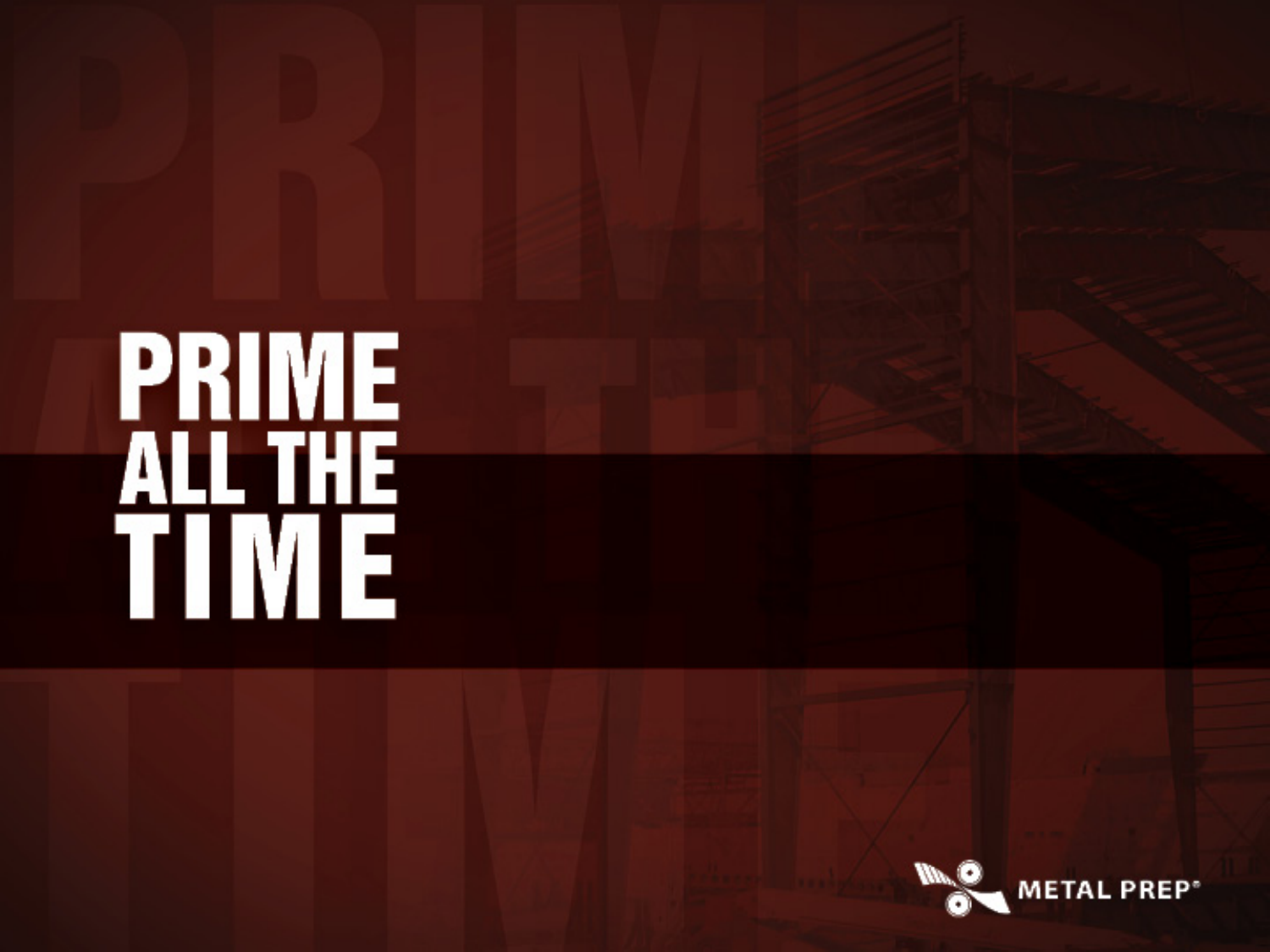

# **WHO IS METAL PREP™**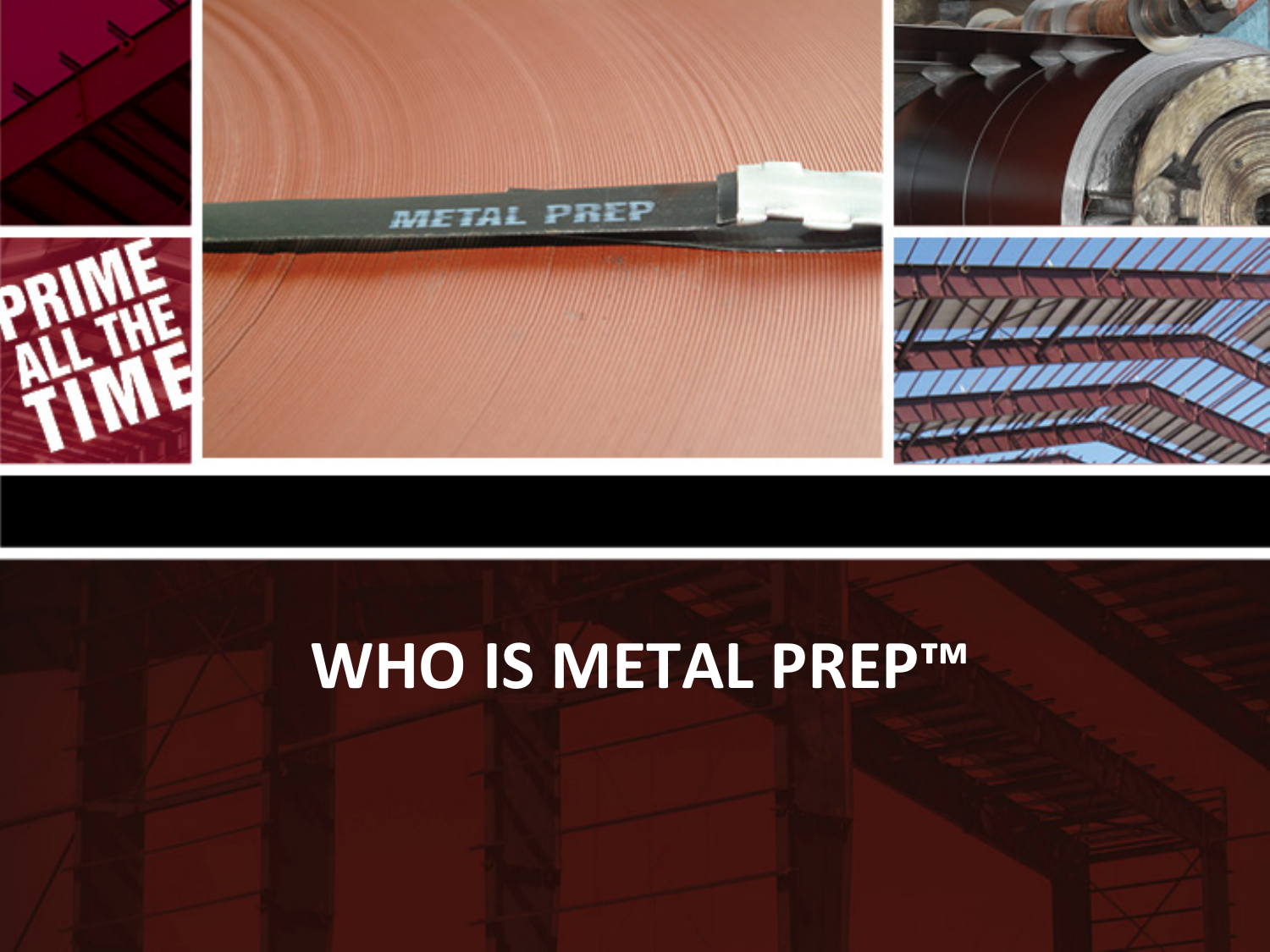# About Metal Prep™

- One of the largest providers of hot rolled steel in North America
- Full service coil coater specializing in providing complete packages of painted and slit hot rolled steel

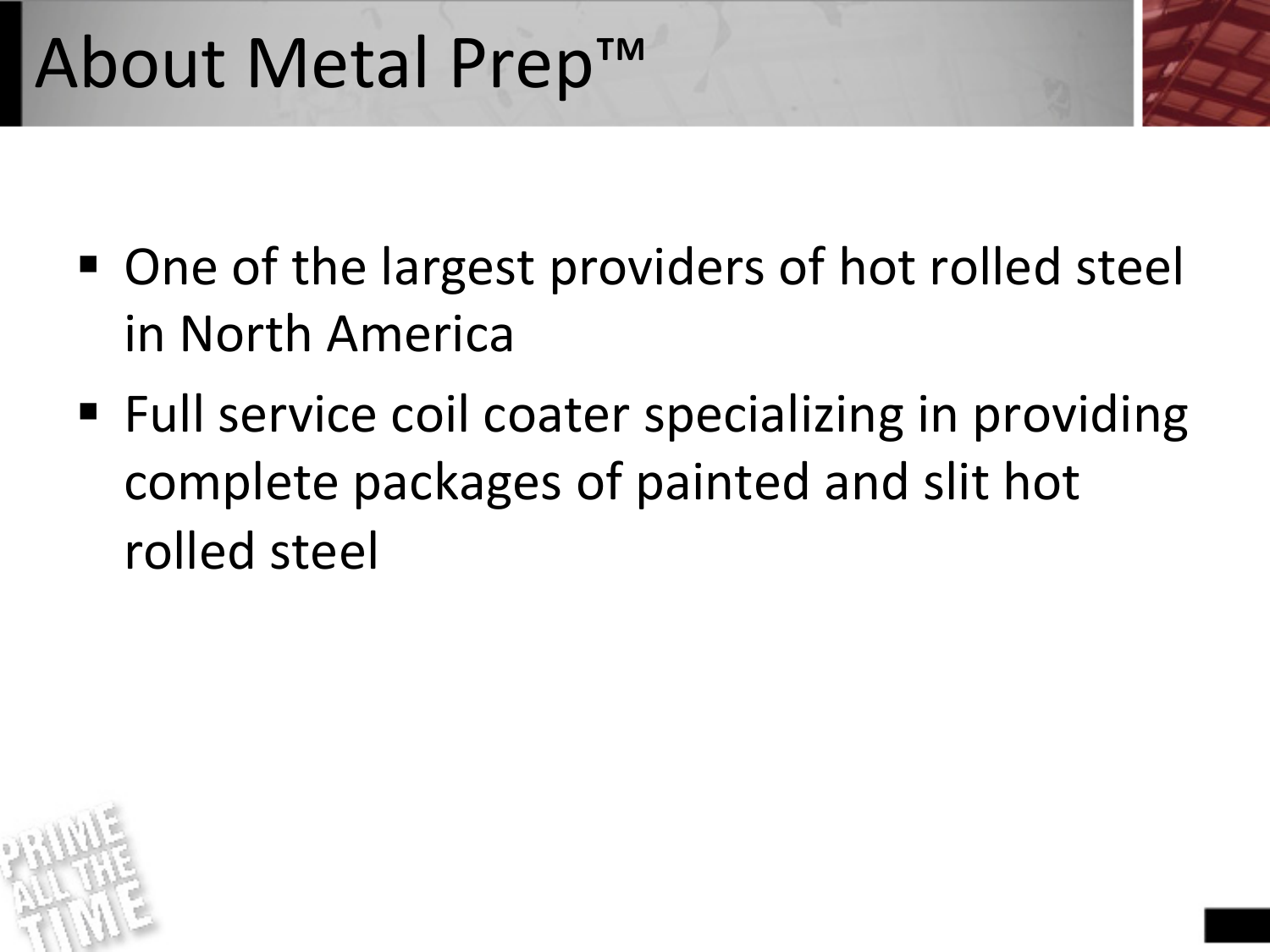# **Production Facilities**

- Metal Prep™ has two production facilities dedicated to providing prepainted hot rolled steel for use in metal building applications and other manufactured products.
- Full-width master coils, slit coil, plates, and angles
- Individualized service and technical support.

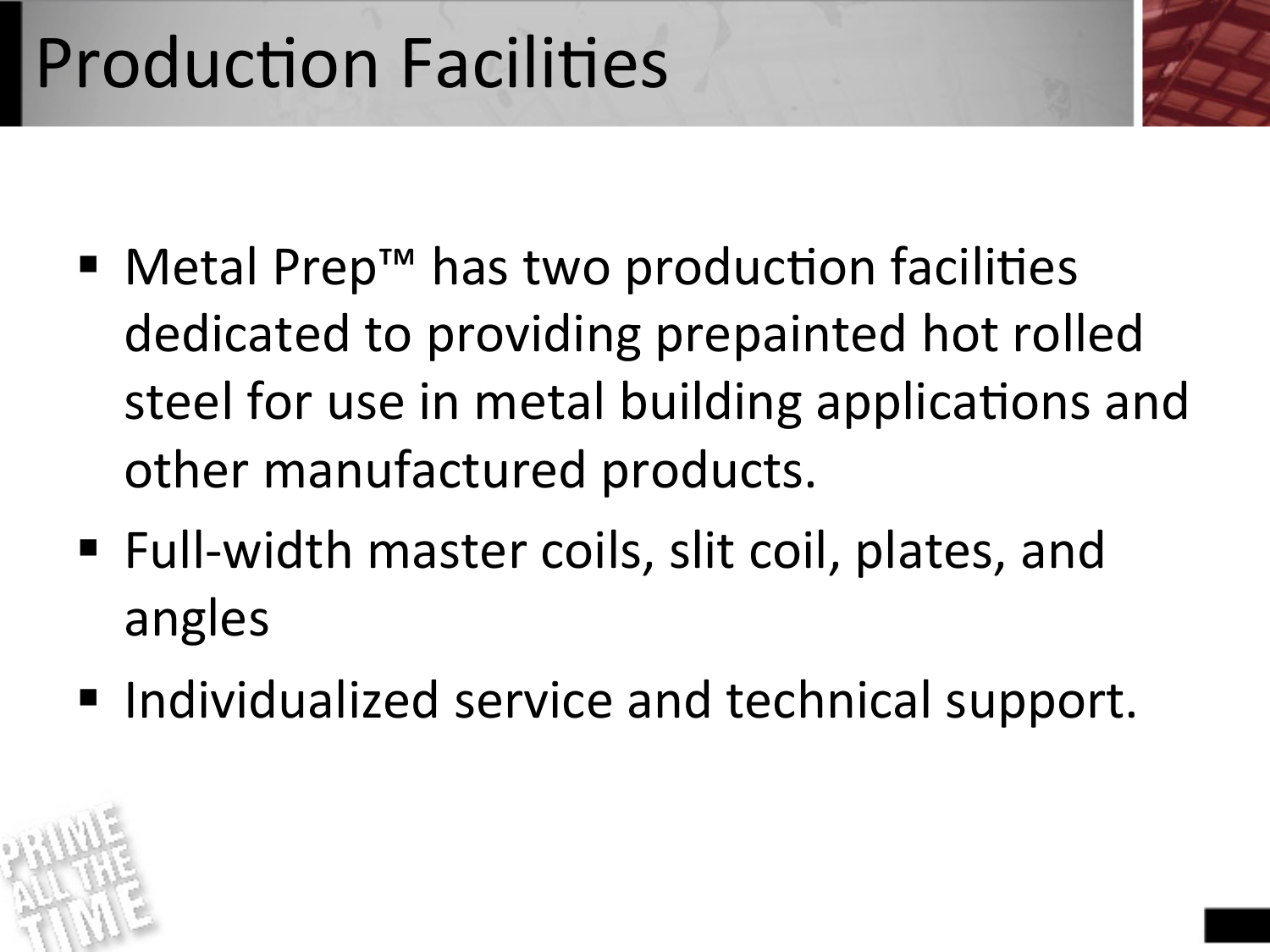# **HOW DOES METAL PREP™ BECOME AN EXTENSION OF YOUR BUSINESS**

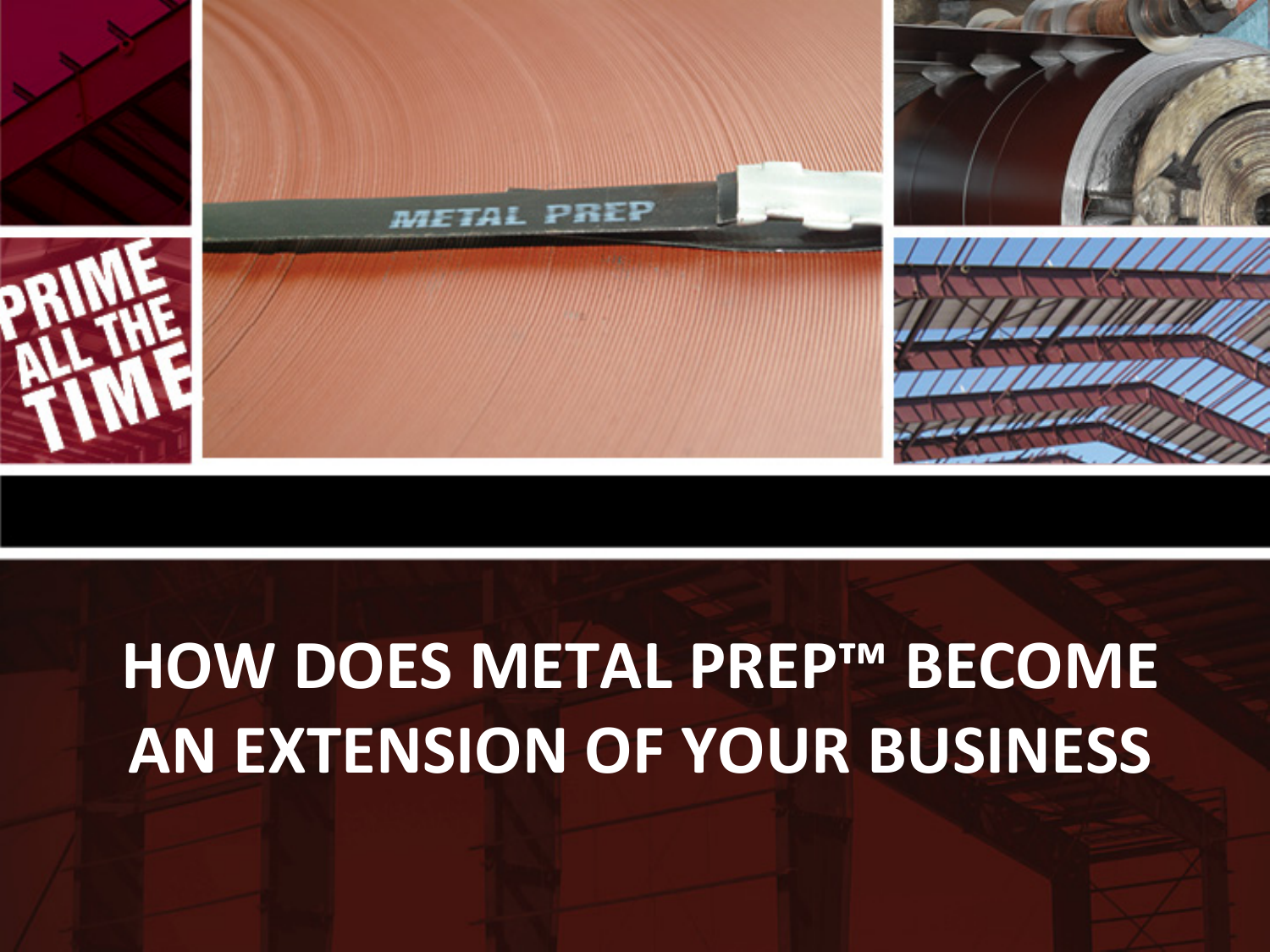## **Prime Distinction**

### **Distinctly Done. Distinctly Different.**

- Only coil coater that operates 2 state-of-theart facilities dedicated to painting and slitting hot rolled steel coil
- Best paint flexibility, with no cracking or rusting on roll formed edges.
- Uncompromising attention to detail ensures a final product that meets the highest standards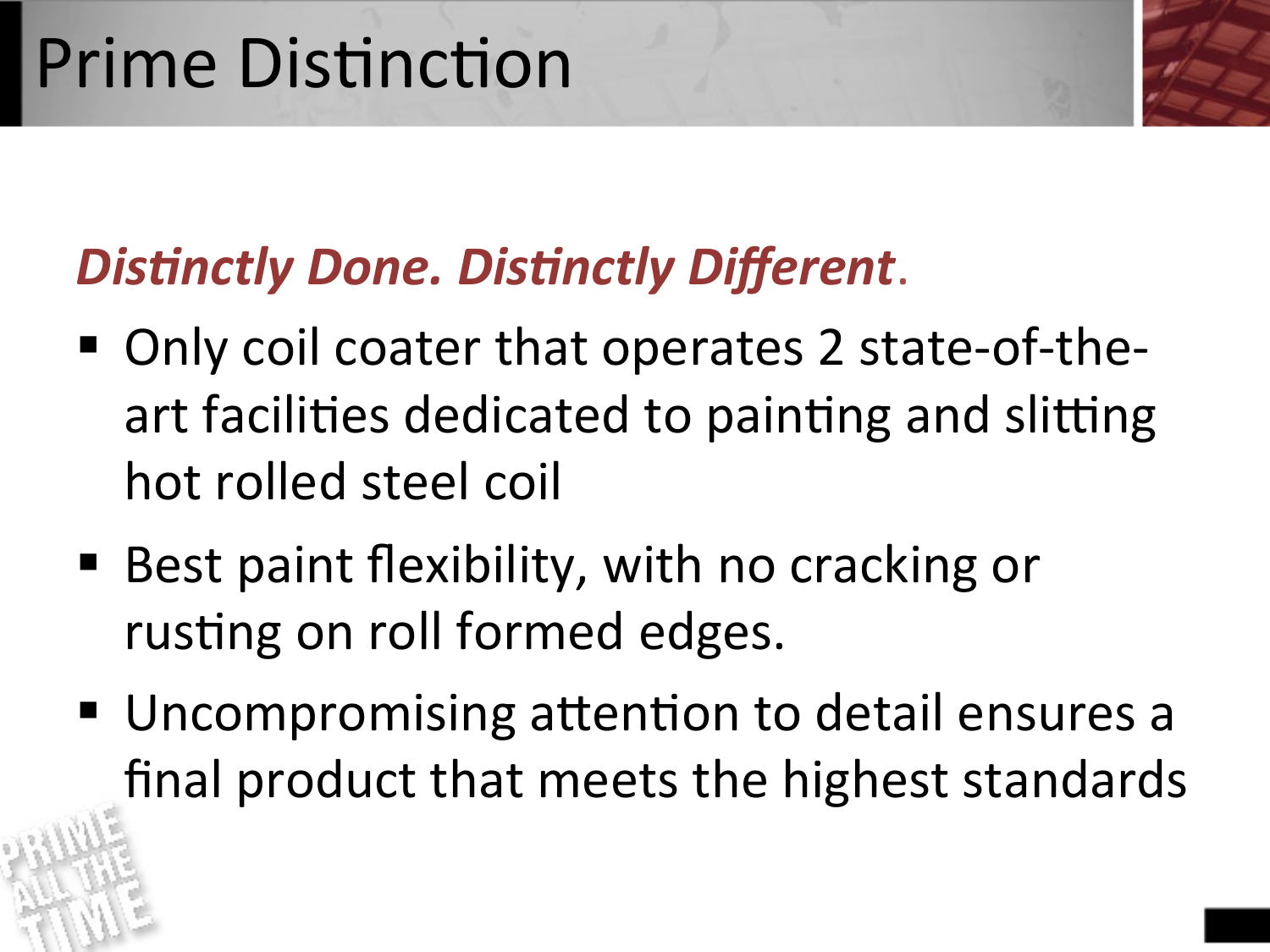# Prime Opportunity

### **The Sign of Success.**

- Leverage your buying power, so you can secure prime, prepainted hot rolled steel at the most competitive price
- The ability to procure full width coil, slit coil, punched and formed eave plates, and angles
- Utilize a seasoned supply chain partner

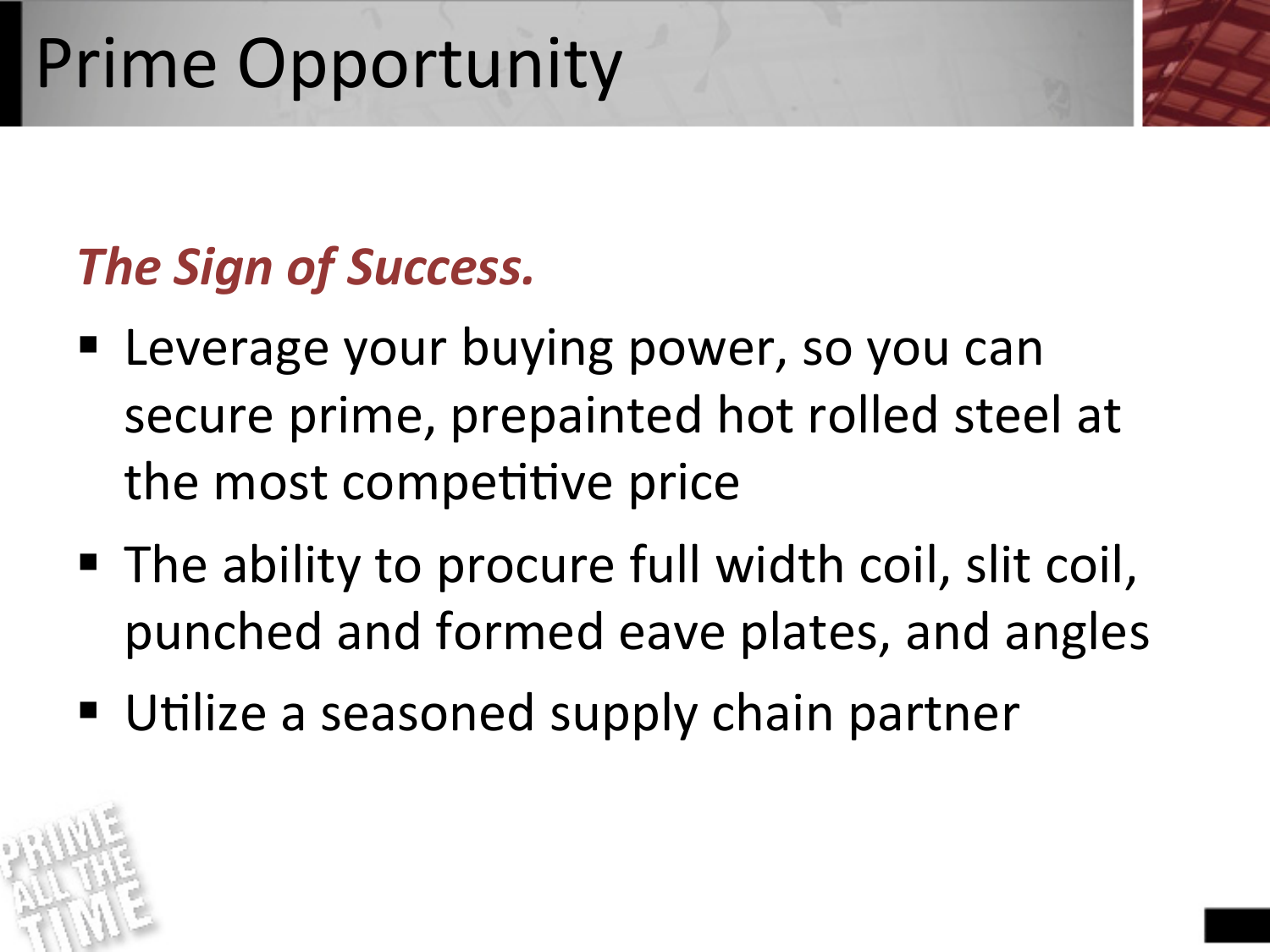# **Prime Availability**

### **Right Here. Right Now.**

- Access to prime finished inventory
- Ready for immediate shipment
- Two strategically placed facilities
- Reliability and assurance of receiving the right product when you expect it